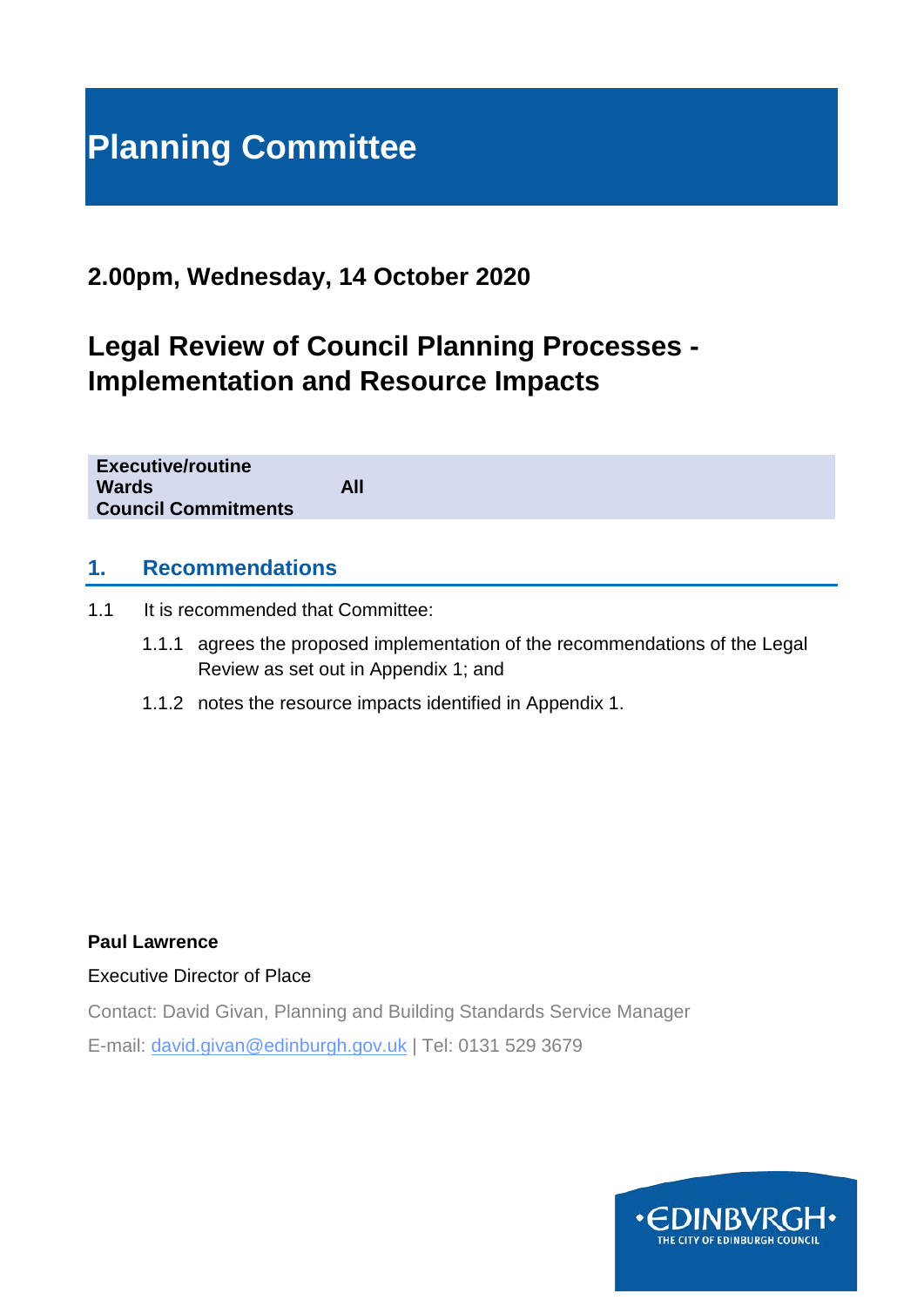**Report**

# **Legal Review of Council Planning Processes - Implementation and Resource Impacts**

## **2. Executive Summary**

- 2.1 This report sets out how the recommendations of the Shoosmiths Legal Review of Council Planning Processes are being implemented and addressed and the resource impacts of doing so.
- 2.2 Some of the recommendations require Committee input. A workshop was held on 8 October 2020 to discuss these.

#### **3. Background**

- 3.1 On 24 October 2019, the Council approved a Motion submitted by Councillor Mowat which called for two things. This was subsequently referred to Planning Committee:
	- 3.1.1 a report detailing planning appeals from major sites which have been allowed; and
	- 3.1.2 an independent review of these decisions to determine whether the Council's approach to determining these sites aligns with national and local policy.
- 3.2 The Council's Head of Legal and Risk appointed Shoosmiths to undertake the review. It was decided that a firm outwith the Council's appointed legal framework should be tasked with the review, in order to be assured of a completely independent approach.
- 3.3 Shoosmiths undertook a process of interviewing relevant Council officers in Planning, Committee and Legal services and reviewed relevant policies and associated documentation.
- 3.4 The Shoosmiths report was reported to Planning Committee on [2 September 2020.](https://democracy.edinburgh.gov.uk/documents/s25882/Item%208.3%20-%20Legal%20review%20of%20Council%20Planning%20Processes.pdf) At that meeting Committee agreed the following motion:
	- 3.4.1 Calls for a further report on how the recommendations of the Shoosmiths Report are to be addressed and implemented or rejected in two cycles; said report should set out resource implications of implementation and cross reference to any actions that have already been taken under the Planning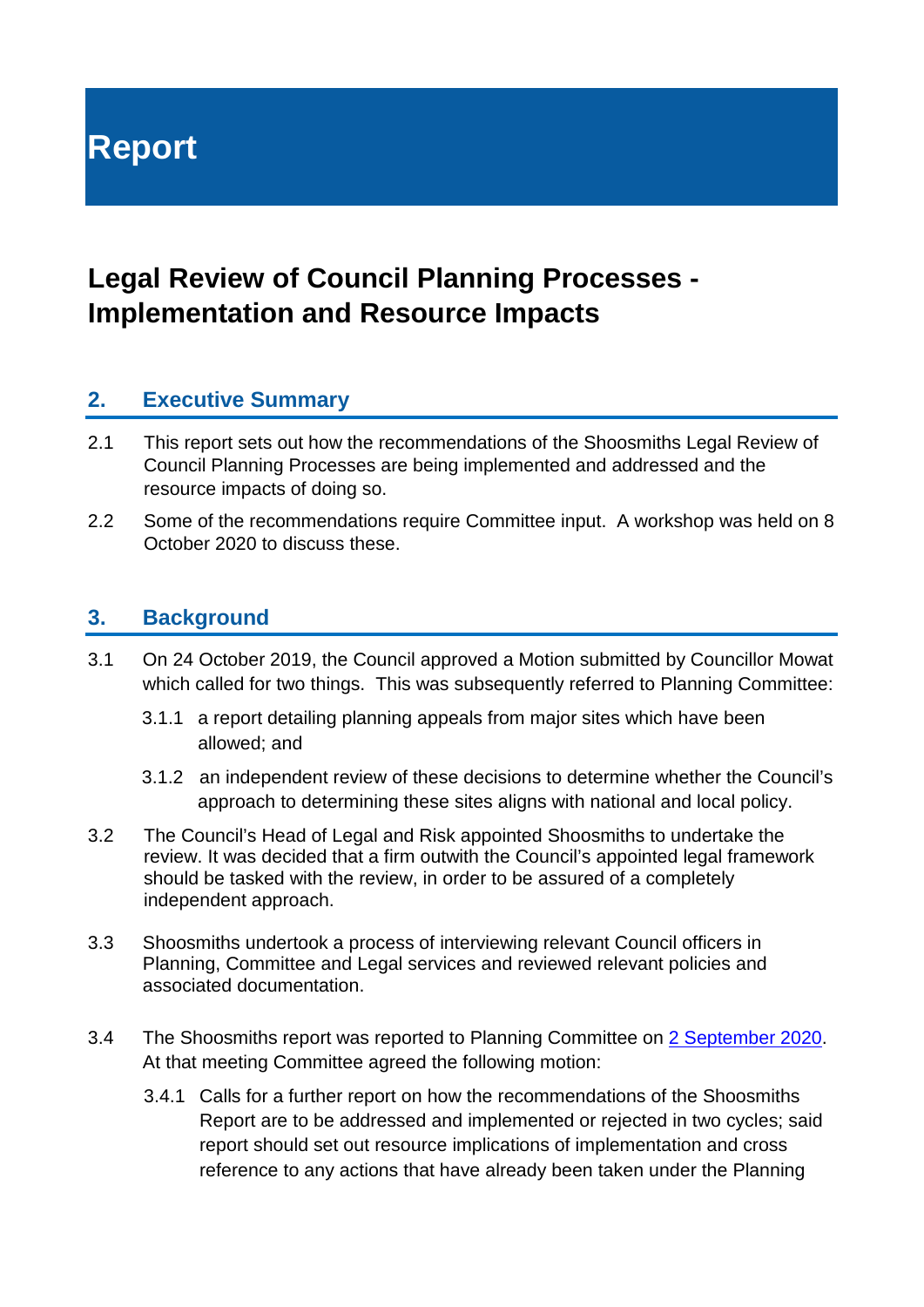Improvement Plan; changes to the management of DM Sub Committee should be discussed with Councillors at a workshop.

# **4. Main report**

- 4.1 There are 22 recommendations in the Shoosmiths report. These are set out in Appendix 1 and cover the following topics:
	- 4.1.1 Dealing with difficult applicants;
	- 4.1.2 Supervision and Support for Planning Officers;
	- 4.1.3 Correspondence submitted prior to the DM Sub-Committee Meeting;
	- 4.1.4 Debrief Process;
	- 4.1.5 Preparation of reports to the DM Sub-Committee;
	- 4.1.6 Legal advice (sought by planning officers);
	- 4.1.7 Legal advice (provided by in-house solicitors); and
	- 4.1.8 Elected members and the DM Sub-Committee.
- 4.2 Appendix 1 sets out how these recommendations will be addressed and implemented. Broadly it is intended to implement them in full. However, there are some matters that require input by Committee members. A workshop was held on 8 October 2020 with members to discuss these.
- 4.3 It is recommended that the proposed implementation of the recommendations of the Shoosmiths report as set out in Appendix 1 is agreed by Committee and that the resource impacts are noted.

#### **5. Next Steps**

5.1 Once agreed, the implementation of the recommendations will be incorporated into actions within the Planning Improvement Plan. These will be reported to Planning Committee as part of six- monthly update reports on the Improvement Plan.

## **6. Financial impact**

- 6.1 As a result of the key recommendations in the Shoosmiths' report, an additional Planning Solicitor is being recruited, with resultant financial impact. Further resource implications resulting from the implementations of the recommendations will be contained within existing budget.
- 6.2 The remit for the independent review sought to identify areas of potential risk of financial impact to the Council from planning appeals and judicial reviews. Implementation of the recommendations will reduce that risk.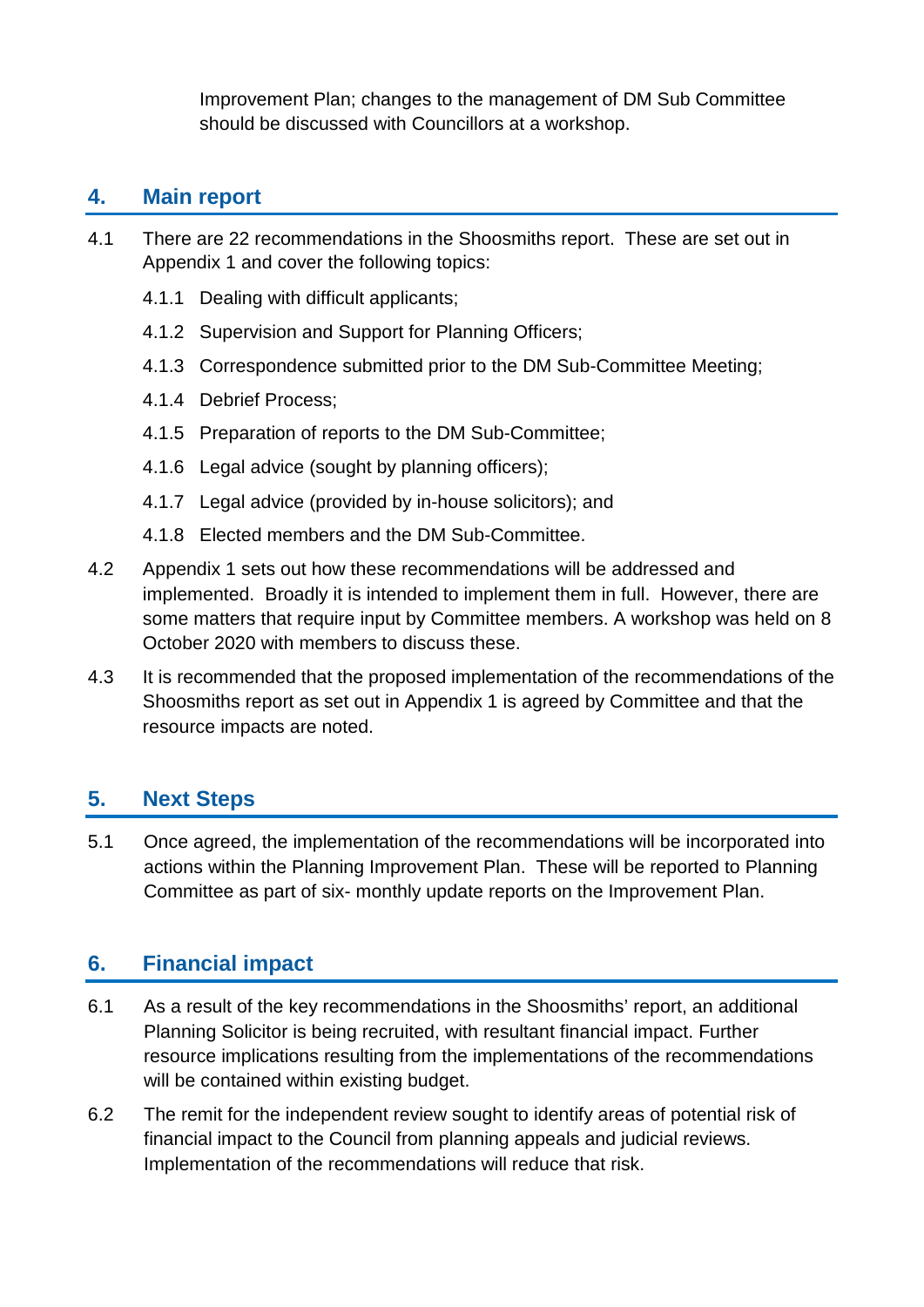# **7. Stakeholder/Community Impact**

7.1 An improved planning process will benefit planning applicants.

# **8. Background reading/external references**

- 8.1 The full confidential report for Elected Members is made available via secure means.
- 8.2 Report to Planning Committee of 2 September 2020 on [Legal Review of Council](https://democracy.edinburgh.gov.uk/documents/s25882/Item%208.3%20-%20Legal%20review%20of%20Council%20Planning%20Processes.pdf)  **[Planning Processes](https://democracy.edinburgh.gov.uk/documents/s25882/Item%208.3%20-%20Legal%20review%20of%20Council%20Planning%20Processes.pdf)**

# **9. Appendices**

9.1 Appendix 1 - Proposed Implementation of Legal Review Recommendations.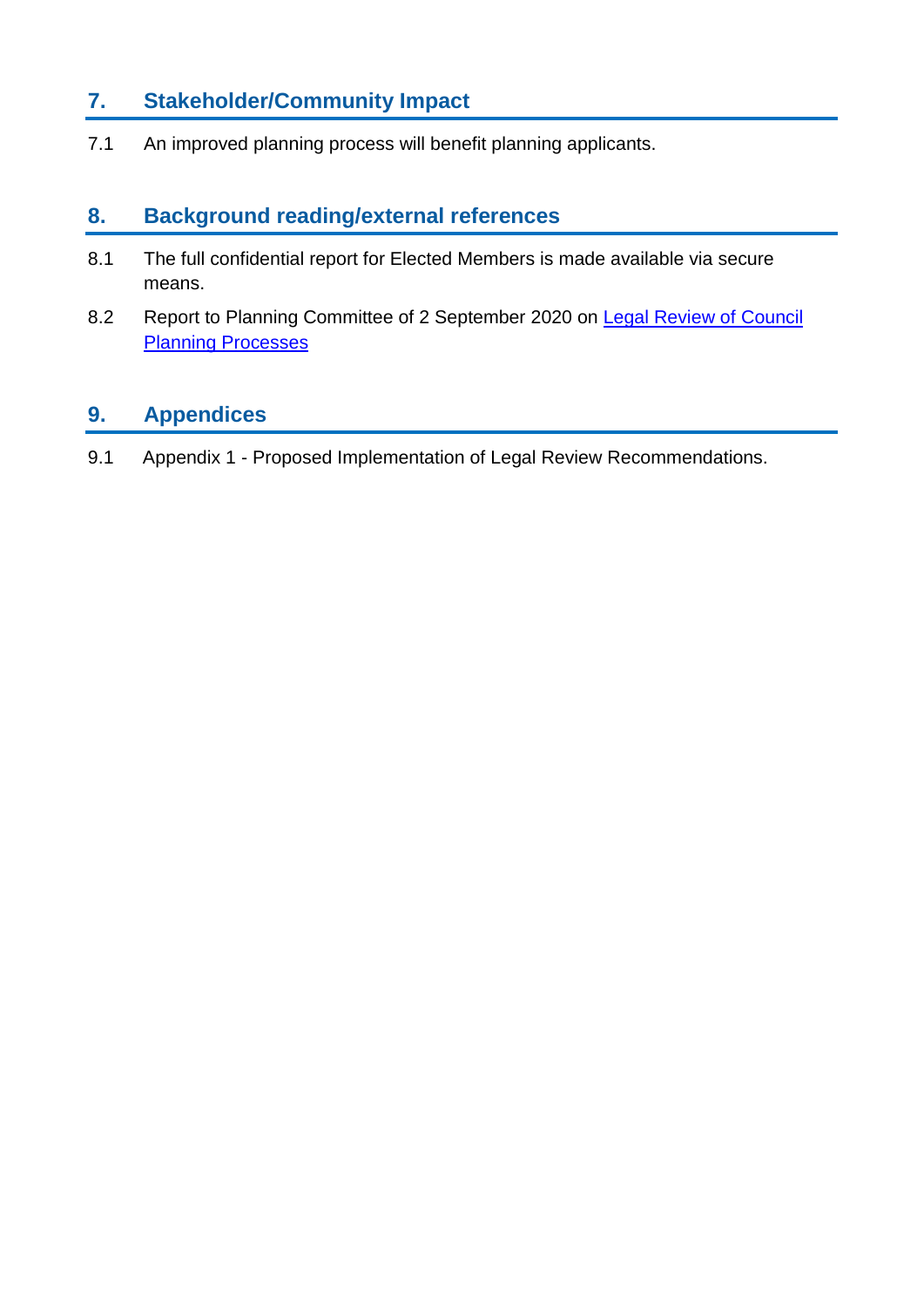**Appendix 1 - Proposed Implementation of Legal Review Recommendations**

| <b>Ref</b>  | Recommendation                                                                                                                                                                                                                                                                                                                 | <b>Proposed implementation</b>                                                                                                                                                                                                                                                                        | <b>Resource Impacts</b>                                                                                                                             |
|-------------|--------------------------------------------------------------------------------------------------------------------------------------------------------------------------------------------------------------------------------------------------------------------------------------------------------------------------------|-------------------------------------------------------------------------------------------------------------------------------------------------------------------------------------------------------------------------------------------------------------------------------------------------------|-----------------------------------------------------------------------------------------------------------------------------------------------------|
|             | Dealing with difficult applicants:                                                                                                                                                                                                                                                                                             |                                                                                                                                                                                                                                                                                                       |                                                                                                                                                     |
| 4.13(i)     | if it is identified that an applicant may be challenging in a<br>negative sense senior planners should be deployed to either<br>handle the application or support the case officer in their<br>handling of it.                                                                                                                 | This recommendation will be implemented and incorporated<br>as part of the Leadership and Management Theme of the<br>Improvement Plan.                                                                                                                                                                | There is likely to be a positive<br>impact which results from<br>reducing the officer resource<br>utilised in dealing with difficult<br>applicants. |
|             | 4.13 (ii) If an applicant or their agent acts in an unacceptable manner<br>towards any officer of the Council, then they should be<br>excluded from any meetings involving officers that occur in<br>connection with the application. In place of the applicant,<br>professional advisors could be asked to attend meetings on | This recommendation will be implemented and incorporated<br>as part of the Leadership and Management Theme of the<br>Improvement Plan.<br>Consideration will be given to updating the Planning and                                                                                                    | None - Incorporated as part of<br>ongoing improvement actions.                                                                                      |
|             | their behalf.                                                                                                                                                                                                                                                                                                                  | Building Standards Customer Charter to set out the                                                                                                                                                                                                                                                    |                                                                                                                                                     |
|             |                                                                                                                                                                                                                                                                                                                                | expectations for customer interactions.                                                                                                                                                                                                                                                               |                                                                                                                                                     |
|             | <b>Supervision and Support for Planning Officers:</b><br>The allocation of major applications to case officers should be                                                                                                                                                                                                       |                                                                                                                                                                                                                                                                                                       |                                                                                                                                                     |
| 4.14(i)     | thoroughly considered, having regard to the nature and scale of<br>the proposed development and the experience and skill-set of<br>the case officer.                                                                                                                                                                           | These recommendations are already partly implemented as<br>part of the Performance theme of the Improvement Plan with<br>a fortnightly cycle of management meetings on caseload and<br>time performance monitoring now in place. Further work will<br>be done by the management team to bolster this. | None - Incorporated as part of<br>ongoing improvement actions.                                                                                      |
| $4.14$ (ii) | Senior managers should regularly review the applications being<br>dealt with by their teams to identify where additional support<br>or supervision may be required. Where necessary, senior<br>management should be deployed to assist with the progress of<br>applications.                                                   |                                                                                                                                                                                                                                                                                                       |                                                                                                                                                     |
|             | 4.14 (iii) Resourcing levels should be kept under constant review,<br>particularly in teams that deal with a high-volume case load.                                                                                                                                                                                            |                                                                                                                                                                                                                                                                                                       |                                                                                                                                                     |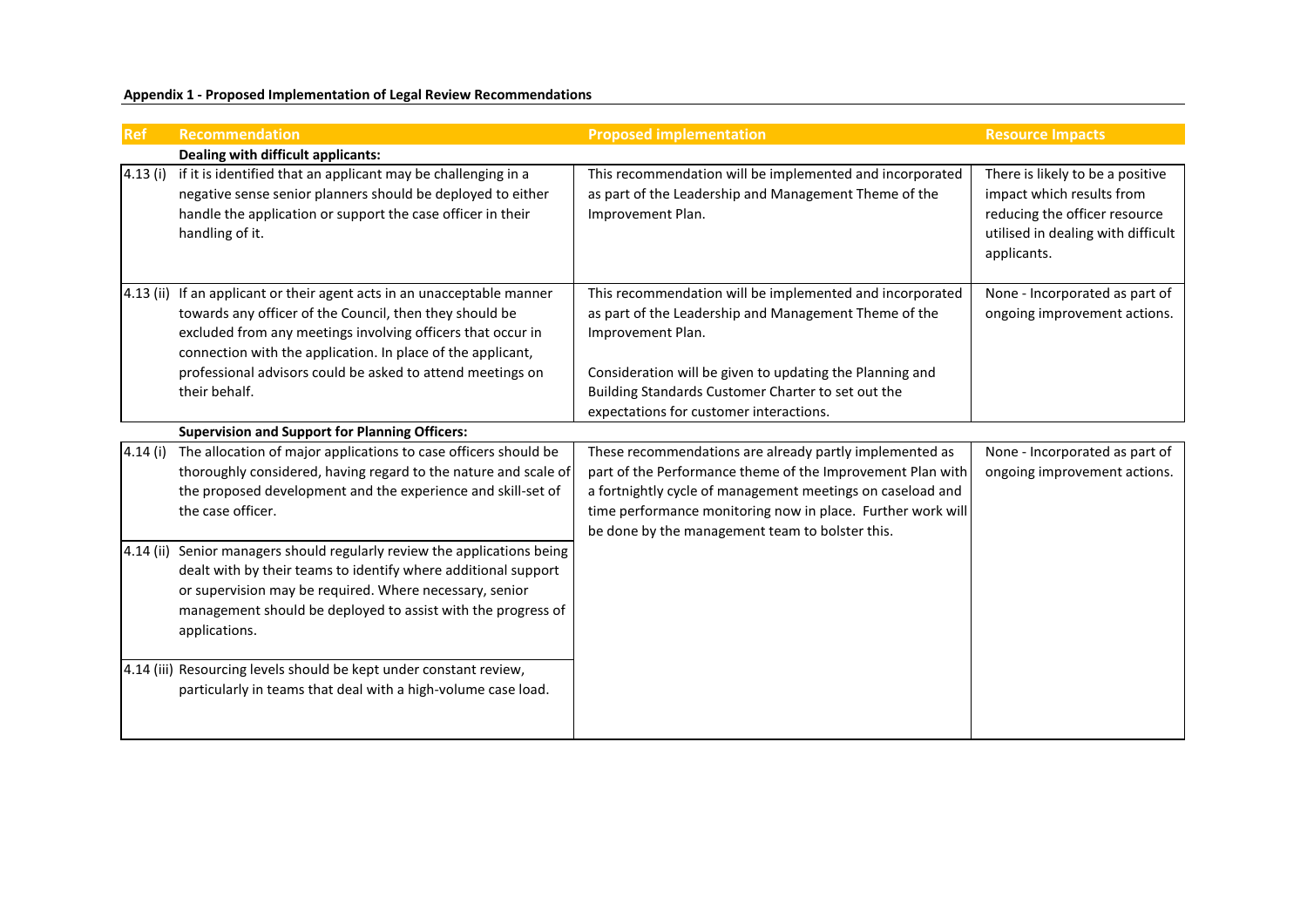| <b>Ref</b> | <b>Recommendation</b>                                                                                                                                                                                    | <b>Proposed implementation</b>                                                                                                                                                                                 | <b>Resource Impacts</b>                                                                                                                                                                                                                                                                                                                           |  |
|------------|----------------------------------------------------------------------------------------------------------------------------------------------------------------------------------------------------------|----------------------------------------------------------------------------------------------------------------------------------------------------------------------------------------------------------------|---------------------------------------------------------------------------------------------------------------------------------------------------------------------------------------------------------------------------------------------------------------------------------------------------------------------------------------------------|--|
|            | Correspondence submitted prior to the DM Sub-Committee Meeting:                                                                                                                                          |                                                                                                                                                                                                                |                                                                                                                                                                                                                                                                                                                                                   |  |
| 4.15(i)    | New guidelines or procedures should be developed to ensure<br>that material correspondence is properly considered by<br>planning officers and by elected members before an<br>application is determined. | Written procedures will be developed with input from<br>Committee members via a workshop and with legal advice to<br>ensure fairness to all parties with an interest in the relevant<br>planning applications. | Additional time may be<br>required for the consideration<br>of planning application cases if<br>more applications need to be<br>continued at Committee. This<br>will have a limited resource<br>impact. There may also be an<br>increased risk of appeals being<br>made for non-determination<br>which will result in additional<br>officer time. |  |
|            | Sunnorting information and internal consultee responses                                                                                                                                                  |                                                                                                                                                                                                                |                                                                                                                                                                                                                                                                                                                                                   |  |

**Supporting information and internal consultee responses:**

| 4.16(i)   | Where it does not already exist, the Council should provide<br>clear and unambiguous guidance to applicants that any failure<br>to provide the required supporting information will have an<br>adverse impact on the period for determining the application.<br>Robust pre-application consultation discussions should be used<br>where possible to flush out potential issues and establish what<br>areas require to be examined as part of the Council's<br>consideration of the development proposals. | This will be incorporated into the formal pre application<br>process and embeded with the use of processing agreements.<br>This will be incorporated as part of the Perfomance theme of<br>the Improvement Plan. | This should have a positive<br>impact on resources by helping<br>to speed up the overall<br>timescales for determining<br>applications. |
|-----------|-----------------------------------------------------------------------------------------------------------------------------------------------------------------------------------------------------------------------------------------------------------------------------------------------------------------------------------------------------------------------------------------------------------------------------------------------------------------------------------------------------------|------------------------------------------------------------------------------------------------------------------------------------------------------------------------------------------------------------------|-----------------------------------------------------------------------------------------------------------------------------------------|
| 4.16 (ii) | Internal arrangements should be established requiring internal<br>consultees to provide their responses to applications in a<br>considered and timeous manner.                                                                                                                                                                                                                                                                                                                                            | This has already been identified as an action under the<br>Continuous Improvement theme of the Improvement Plan<br>and will be implemented.                                                                      | This should have a positive<br>impact on resources by helping<br>to speed up the overall<br>timescales for determining<br>applications. |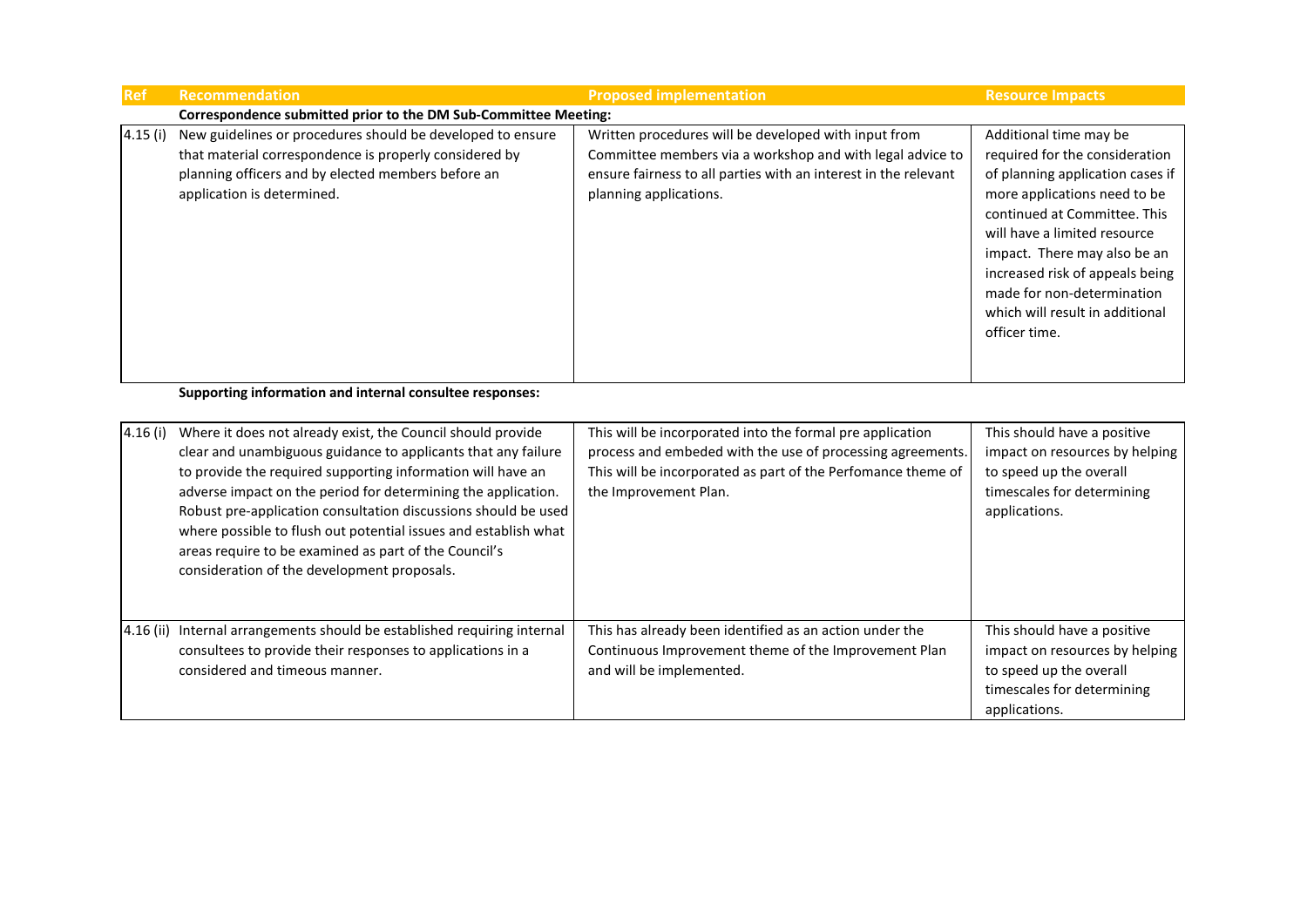| <b>Ref</b> | Recommendation                                                                                                                                                                                     | <b>Proposed implementation</b>                                                                                                                                                                                                     | <b>Resource Impacts</b>                                                                                                                                                                                                                                                                            |
|------------|----------------------------------------------------------------------------------------------------------------------------------------------------------------------------------------------------|------------------------------------------------------------------------------------------------------------------------------------------------------------------------------------------------------------------------------------|----------------------------------------------------------------------------------------------------------------------------------------------------------------------------------------------------------------------------------------------------------------------------------------------------|
|            | <b>Debrief Process: -</b>                                                                                                                                                                          |                                                                                                                                                                                                                                    |                                                                                                                                                                                                                                                                                                    |
| 4.17(i)    | Where a planning application is subject to an appeal or legal<br>challenge, it should be mandatory to have a formal debrief<br>among the officers involved in the application.                     | This will be incorporated into the Performance theme of the<br>Improvement Plan                                                                                                                                                    | The resource impacts of<br>debriefing in relation to<br>additional officer time / the<br>cost of any additional legal<br>advice will be outweighed by<br>benefits of improved collective<br>knowledge.                                                                                             |
|            | 4.17 (ii) A debrief should be carried out in connection with all major<br>applications that are determined by the Council.                                                                         | This will be incorporated into the Performance theme of the<br>Improvement Plan                                                                                                                                                    | The resource impacts of<br>debriefing in relation to<br>additional officer time will be<br>outweighed by benefits of<br>improved collective knowledge.                                                                                                                                             |
|            | Preparation of reports to the DM Sub-Committee: -                                                                                                                                                  |                                                                                                                                                                                                                                    |                                                                                                                                                                                                                                                                                                    |
| 4.18(i)    | The Council should consider a change to its style/model report<br>to the DM Sub-Committee to ensure that all types of<br>development are considered under the appropriate assessment<br>framework. | The format of DM Sub-Committee reports is already under<br>review as part of the Continuous Improvement theme of the<br>Improvement Plan. This recommendation will be progressed<br>in that context.                               | The resource impact of<br>preparing a new report<br>template will be absorbed as<br>part of the improvement plan.<br>It is anticipated that an<br>improved report will save time<br>in Committee Report<br>preparation. Greater clarity in<br>reports should assist members<br>in decision making. |
|            | Legal advice (sought by planning officers): -                                                                                                                                                      |                                                                                                                                                                                                                                    |                                                                                                                                                                                                                                                                                                    |
| 4.19(i)    | A clear procedure or guidance should be formulated so that<br>legal advice is sought by planning officers in appropriate<br>circumstances and at the most appropriate time.                        | Planning and Legal Services will peprare a framework for the<br>circumstances and time at which legal advice should be<br>sought. This will be incorprated as part of the Continuous<br>Improvement theme of the Improvement Plan. | The impact of preparing this<br>will be outweighed by the<br>consequential reduced risk of<br>legal challenge.                                                                                                                                                                                     |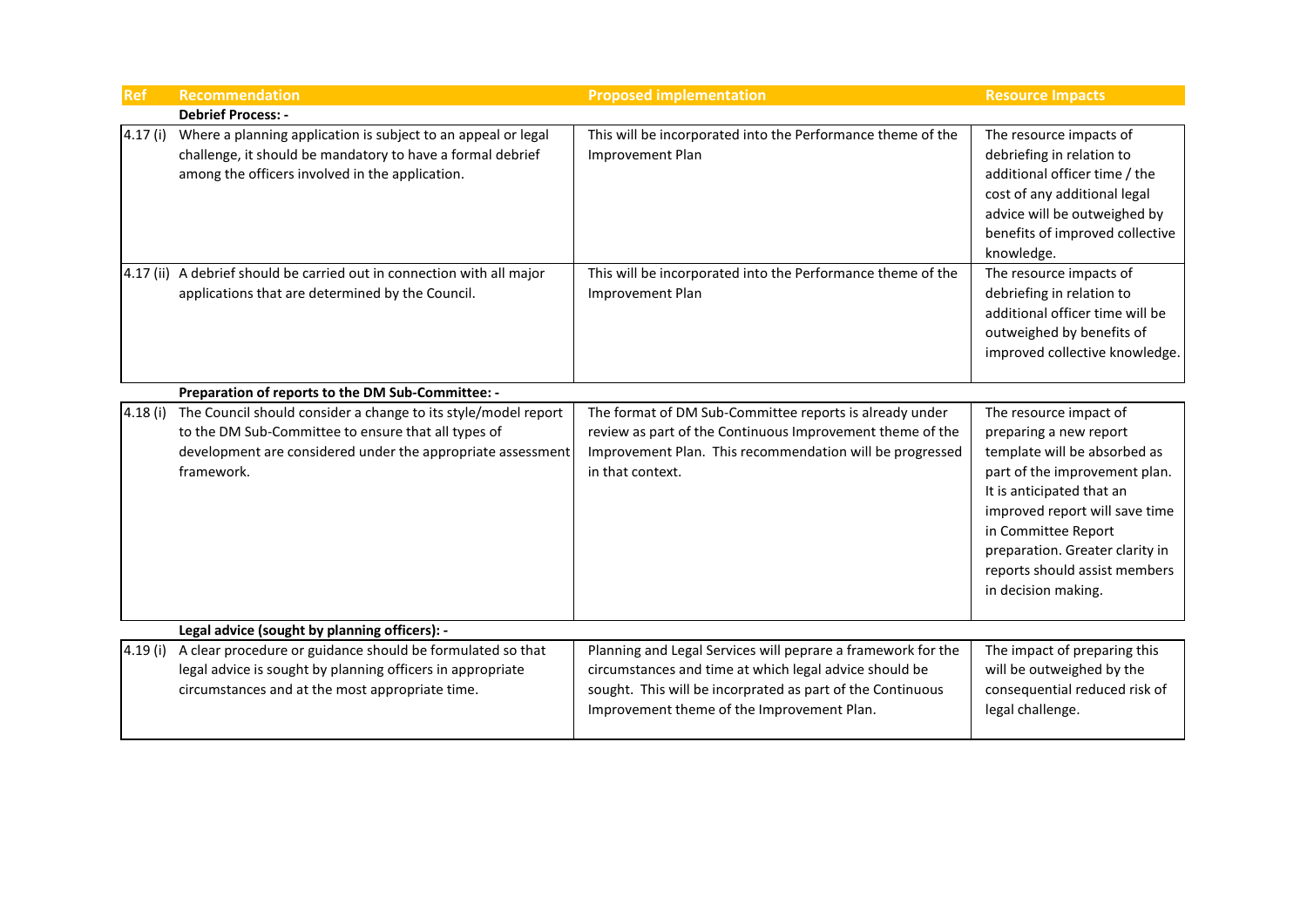| <b>Ref</b> | <b>Recommendation</b>                                                                                                                                                                                                                                                                                                                                                                                         | <b>Proposed implementation</b>                                                                                                                                     | <b>Resource Impacts</b>                                                                                                                                                                                                                                                              |
|------------|---------------------------------------------------------------------------------------------------------------------------------------------------------------------------------------------------------------------------------------------------------------------------------------------------------------------------------------------------------------------------------------------------------------|--------------------------------------------------------------------------------------------------------------------------------------------------------------------|--------------------------------------------------------------------------------------------------------------------------------------------------------------------------------------------------------------------------------------------------------------------------------------|
|            | Legal advice (provided by in-house solicitors):                                                                                                                                                                                                                                                                                                                                                               |                                                                                                                                                                    |                                                                                                                                                                                                                                                                                      |
| 4.20(i)    | Where possible legal advice should be provided in written<br>form. The advice should contain reference to the issue raised,<br>the legal framework relating to it, the application of the law to<br>the circumstances, and a conclusion. Extracts from cases and<br>legislation should not be provided without an explanation as to<br>what the terms mean, and how they would apply to the<br>circumstances. | This recommendation will be progressed by Planning and<br>Legal services as part of the Continuous Improvement theme<br>of the Improvement Plan.                   | The majority of advice is<br>provided in written form<br>already. It is not anticipated<br>the implementation of this will<br>have any significant resource<br>impact.                                                                                                               |
|            | 4.20 (ii) It is incumbent on in-house solicitors to ensure that no<br>planning officers leave meetings uncertain about either the<br>legal advice that has been provided, or the next steps in the<br>process.                                                                                                                                                                                                | This recommendation will be progressed by Planning and<br>Legal services as part of the Continuous Improvement theme<br>of the Improvement Plan.                   | None anticipated.                                                                                                                                                                                                                                                                    |
|            | 4.20 (iii) Where in-house solicitors feel that the questions being asked of<br>them are outside their range of expertise or there are capacity<br>issues then those matters should be referred to panel solicitors.                                                                                                                                                                                           | This recommendation already happens with external<br>solicitors engaged where additional expertise or capacity is<br>required.                                     | No additional impacts.                                                                                                                                                                                                                                                               |
|            | 4.20 (iv) A solicitor should attend all meetings of the DM Sub-<br>Committee.                                                                                                                                                                                                                                                                                                                                 | Options surrounding this recommendation will be discussed<br>with members of Committee at a workshop and the outcome<br>of this will be taken forward accordingly. | Fully implementing this will<br>impact on the solicitor's time<br>both at Committee and in<br>advance in relation to<br>preparatory work. There is<br>likely to be reduced risk of legal<br>challenge. Recruitment for an<br>additional planning solicitor is<br>currently underway. |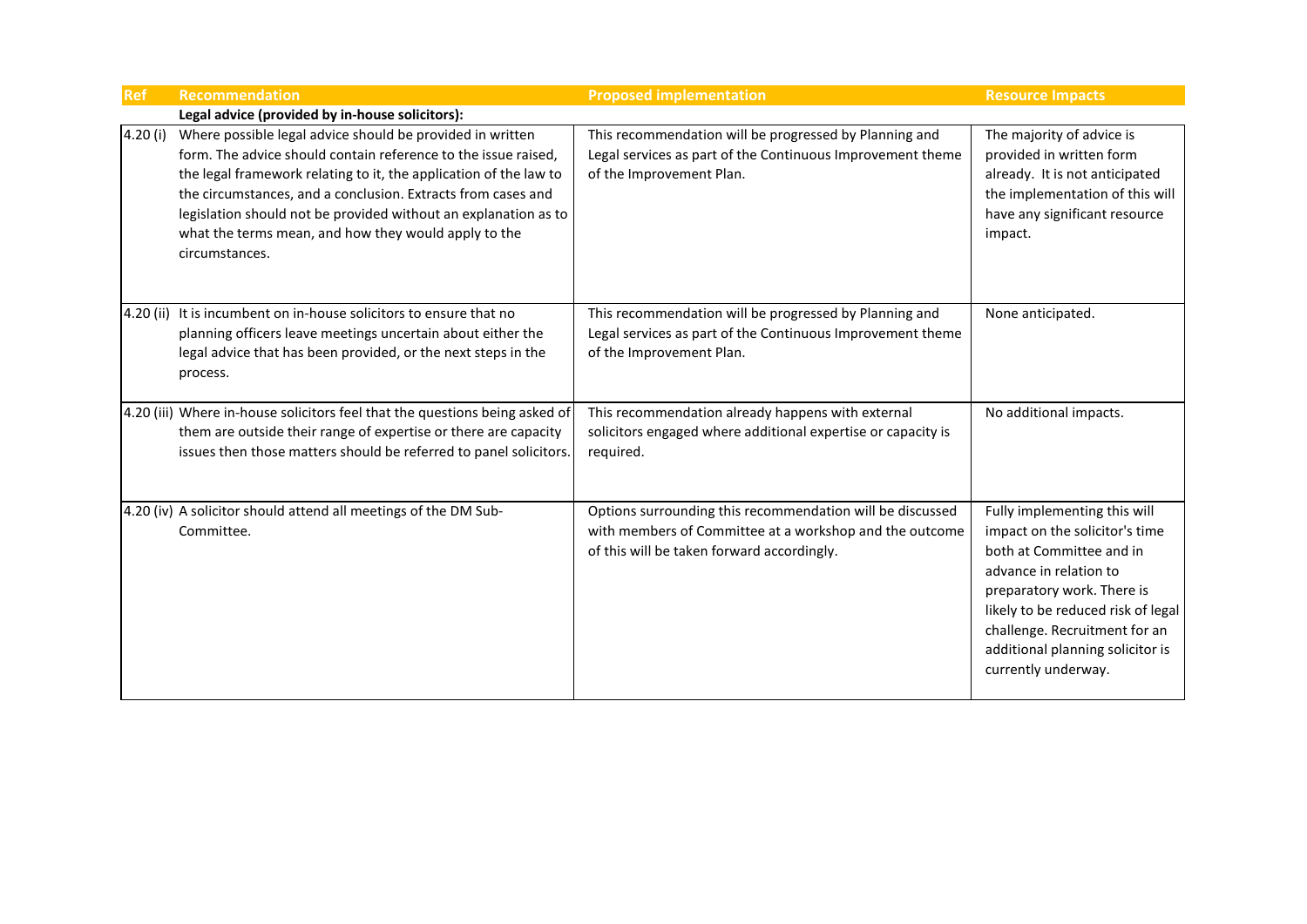| <b>Ref</b> | <b>Recommendation</b>                                                                                                                                                                                                                                                              | <b>Proposed implementation</b>                                                                                                                                                                                                                                                              | <b>Resource Impacts</b> |
|------------|------------------------------------------------------------------------------------------------------------------------------------------------------------------------------------------------------------------------------------------------------------------------------------|---------------------------------------------------------------------------------------------------------------------------------------------------------------------------------------------------------------------------------------------------------------------------------------------|-------------------------|
|            | <b>Elected members and the DM Sub-Committee:</b>                                                                                                                                                                                                                                   |                                                                                                                                                                                                                                                                                             |                         |
| 4.21(i)    | Compulsory training should be provided to each member of the<br>DM Sub-Committee at the time they are appointed. Elected<br>members should be discouraged from participating in the<br>decision-making of the DM Sub-Committee until they have<br>completed the relevant training. | All Committee members are provided with training at<br>present. This recommendation will be discussed with<br>members of Committee at a workshop and the outcome of<br>this will be taken forward accordingly.                                                                              | No additional impacts.  |
|            | [4.21 (ii) Any member elected convenor of the DM Sub-Committee<br>should receive comprehensive training and support.                                                                                                                                                               | Options surrounding this recommendation will be discussed<br>with members of Committee at a workshop and the outcome<br>of this will be taken forward accordingly.                                                                                                                          | No additional impacts.  |
|            | 4.21 (iii) Elected members should receive compulsory training on the<br>role of a planning officer, to ensure that the DM Sub-<br>Committee is aware of the work that they carry out, and the<br>expertise and skills that they possess.                                           | This recommendation is already incorporated as part of<br>training provided to members. This aspect can be amplified<br>as part of the training in 4.21 (i) above. To be discussed with<br>members of Committee at a workshop and the outcome of<br>this will be taken forward accordingly. | No additional impacts.  |